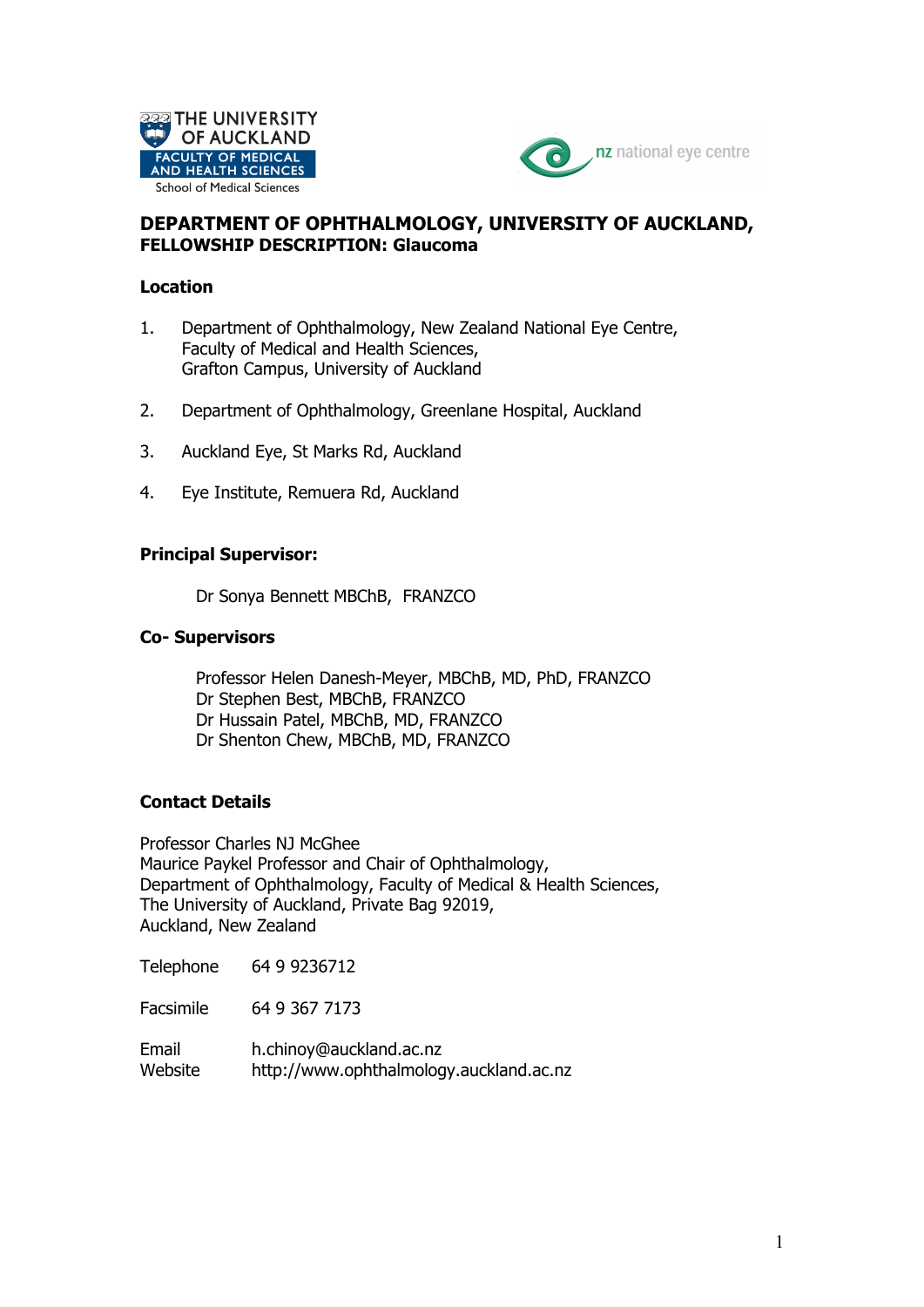## **Fellowship Objectives:**

- 1. To gain exposure to the spectrum of glaucoma and neuro-ophthalmology and to prepare a candidate for a clinical academic career with subspecialty training in glaucoma.
- 2. To enhance registrar and undergraduate medical student teaching and provide surgical supervision for registrars where appropriate.
- 3. To provide administrative support as required in regard to organization of surgical and outpatient lists under the care of Glaucoma team/s.
- 4. To pursue elements of clinical or laboratory research in the Department of Ophthalmology, University of Auckland.

## **General description:**

This fellowship has a degree of flexibility in relation to both duration and the mix of clinical and research components. It is offered to prepare suitable candidates for an academic/clinical career in ophthalmology. This includes appropriate clinical and surgical experience in order to be considered a sub-specialist in the field of glaucoma as well as involvement in basic and clinical research and also the opportunity to continue developing surgical skills. One year posts are generally 70% clinical and 30% research.

Those wishing to pursue a higher research degree (Masters, research MD by thesis, or PhD by thesis) must opt for a 50% clinical and 50% research appointment over one (Masters), two (MD) or three years (PhD).

#### **Clinical Duties:**

These include assessing, diagnosing and treating referred subspecialty patients in an outpatient setting in the Auckland District Health Board Ophthalmology Service, located at Greenlane Hospital.

Typically the outpatient sub-specialty clinic (4 hours) would comprise 25-30 patients staffed by a Consultant Ophthalmologist (Professor Helen Danesh-Meyer, Dr Stephen Best, Dr Hussain Patel, Dr Shenton Chew) a Registrar (resident) and the Fellow. One clinic a month has a neurologist in attendance. A typical week would comprise 5-6 clinical sessions and 1-2 operating room sessions.

The fellow will be exposed to a wide variety glaucoma: primary open angle, close angle complex etc and become familiar with many clinical and assessment modalities. As well as medical and surgical management. There will be significant opportunities to explore related neuro-ophthalmology conditions.

The fellow will carry a cell-phone at all times (except when on vacation), and will avail him/herself for consultation to registrars and emergencies referred by outside ophthalmologists. Auckland District health Board is a tertiary service provider with a catchment population of over 1.5million and around 95,000 ophthalmology outpatient attendances per annum.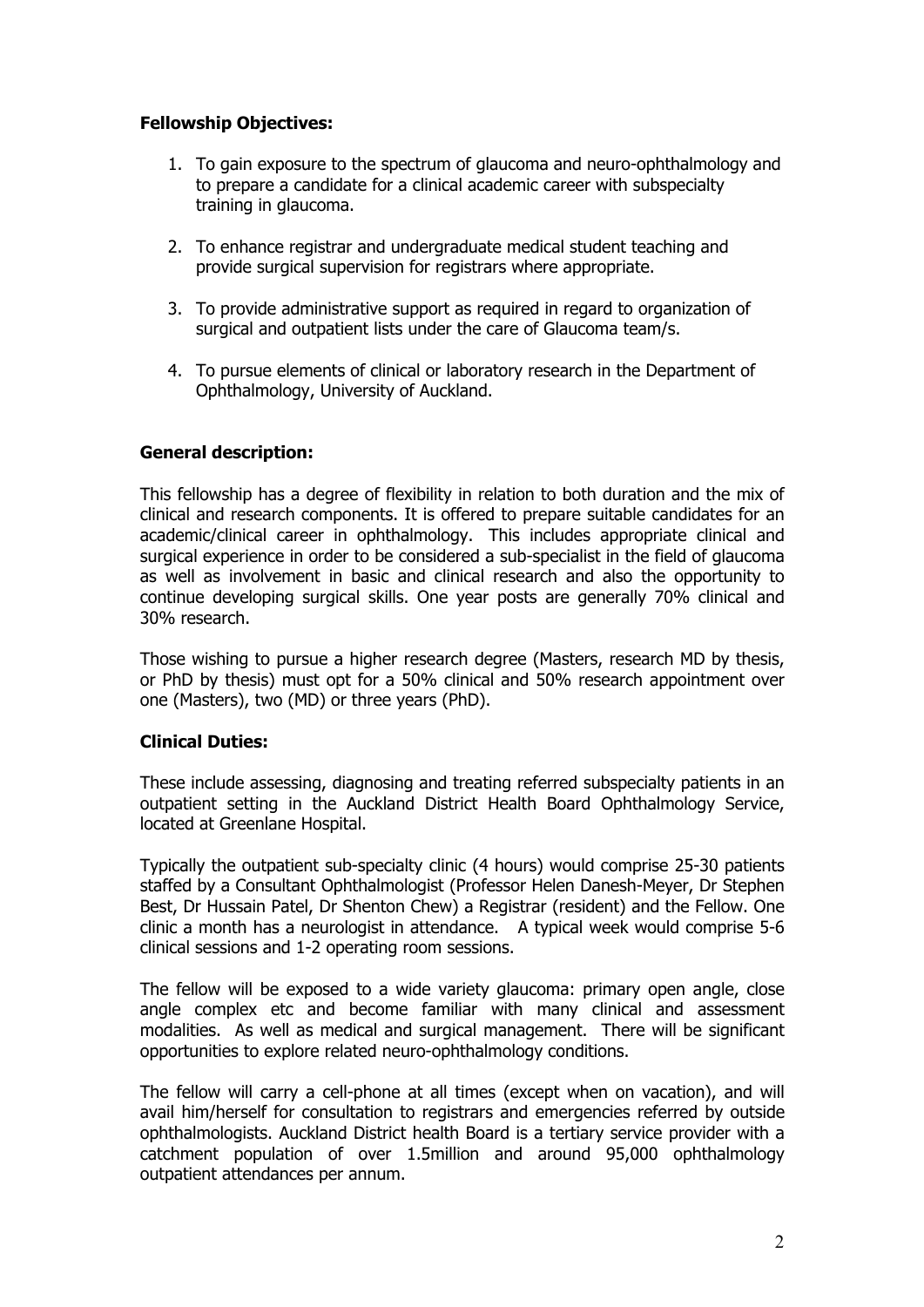Senior candidates are expected to have already had adequate training in cataract surgery (>500 phaco-emulsification procedures), as this is not an emphasis of the fellowship – with the exception of complex and combined cataract procedures. The fellow will receive training in management of complex glaucoma and neuroophthalmology management cataract surgery, and training in surgical management of glaucoma including complications. Fellows are expected to supervise registrar cataract surgery and may be called upon to do occasional service lists comprising mainly cataract surgery.

#### **Research:**

Depending on whether the successful candidate undertakes a one or two year Fellowship (s)he will be expected to spend 30-50% of his/her time on laboratory and/or clinical research. A basic or clinical science project will be outlined for the fellow and he or she will be expected to present this at Research Day of the Department of Ophthalmology as well as at a national or international meeting.

## **Teaching:**

Ophthalmology training in New Zealand usually involves one year as an SHO, and five years as a vocational registrar. The last year of registrar training is typically spent in a Fellowship position overseas. The local Corneal Fellow is expected to be actively involved in the clinical and surgical training of registrars. This includes involvement in interesting cases in the outpatient service as well as graciously stepping aside in the operating room if a registrar shows specific interest in a surgical procedure, be it cornea or not. Presentation of interesting cases at regular teaching sessions is also expected.

The Greenlane Clinical Centre is linked to the University of Auckland for teaching of medical students and fellows will frequently be involved in clinical teaching within the clinic and will also provide occasional lectures/tutorials. Participation in teaching of medical students and therapeutic optometry students is also an expectation of this role.

#### **Annual Leave:**

5 weeks paid annual leave per year plus public holidays.

#### **Conference Leave:**

Applications are submitted for approval to the HoD, Department of Ophthalmology. There is no specific funding allocated for attending conferences but several sources are available.

## **Evaluation:**

An evaluation after 2 months of the fellowship will be held to determine performance. A mid-term evaluation will also be held with the fellow to evaluate his or her performance and to give feedback regarding progress. Fellows are encouraged to provide feedback and express their comments on how their fellowship is progressing, including areas they would like to further develop.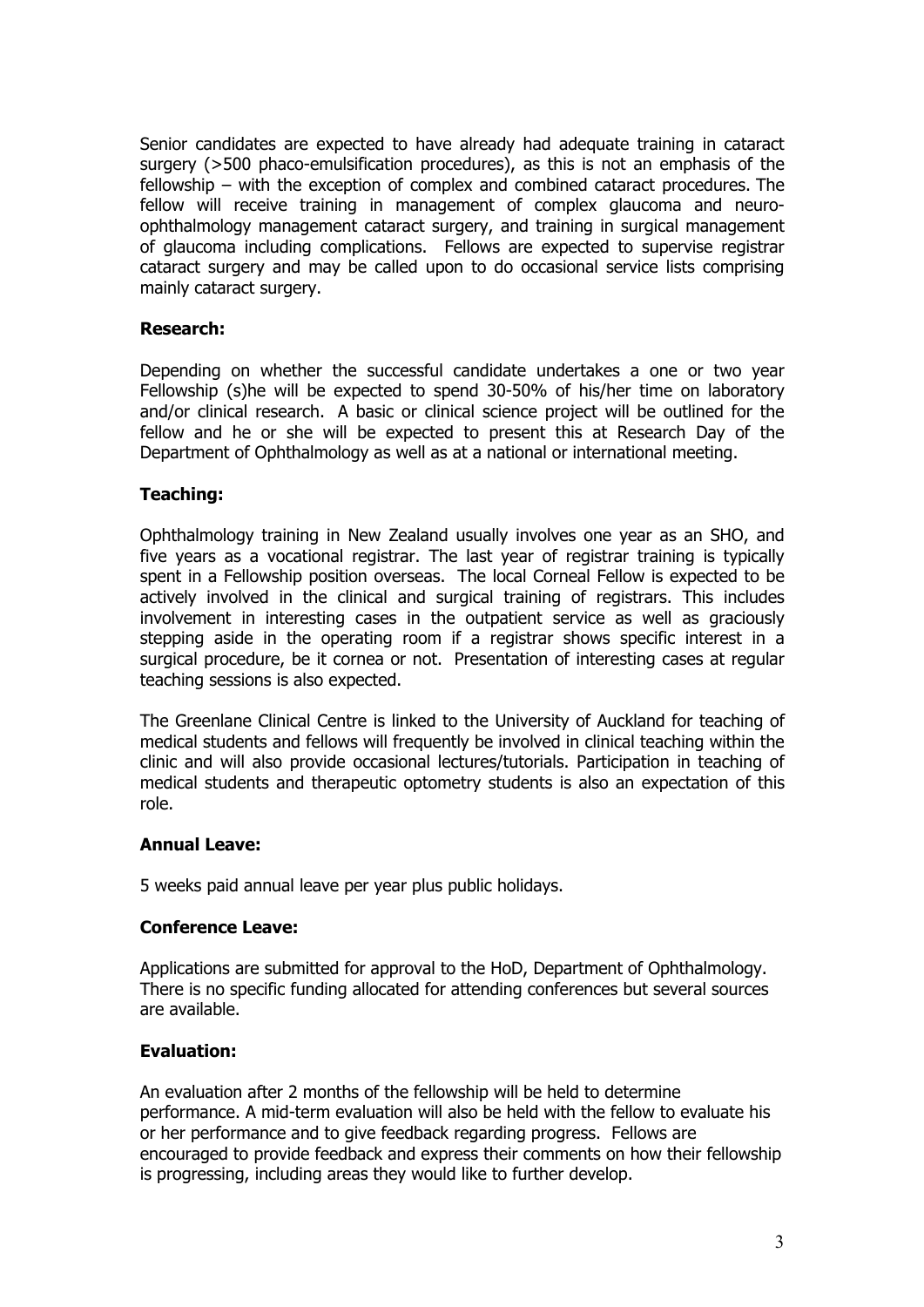# **Fellowship Duration:**

1, 2 or 3 years as directly negotiated.

## **Salary:**

The salary is paid at Research Fellow / Level 1 as per the University of Auckland Academic collective agreement.

## **Weekly Duties**

The Fellow is expected to be on university or clinical sites at a minimum of Monday to Friday, 8:00 a.m. to 5:30 p.m. regardless of clinical activities. Attendance Saturday mornings 9am-10.30am may be required to review surgical/inpatient cases. Except when on leave, the Fellow is expected to be available for consultation regarding anterior segment cases. An example of a recent time-table is highlighted below.

|           | Monday                                                                        | Tuesday      | Wednesday              | Thursday                         | Friday                     |
|-----------|-------------------------------------------------------------------------------|--------------|------------------------|----------------------------------|----------------------------|
| Morning   | 1:4<br><b>Best</b><br>combined<br><b>Neuro</b><br>clinic/Bennet<br>clinic 3:4 | Best OR alt? | Patel alt<br>clinic/OR | Danesh-<br>Meyer<br>Neuro clinic | Chew Clinic<br><b>WDHB</b> |
| Afternoon | Best clinic                                                                   |              |                        | Patel clinic                     |                            |

All time not occupied by patient responsibilities must be used to further academic pursuits such as research and teaching. Failure to utilize non-clinical time in an appropriate fashion and unsatisfactory progress may result in curtailment of the Fellowship with one months notice. Except in exceptional circumstances all absences from clinic and operating room duties must be cleared six weeks in advance.

## **Housing:**

Unfortunately no residence accommodation is available to support this post. Rental accommodation is widely available in Auckland. Average weekly rental can vary from \$400 to \$800 per week depending on the type of accommodation required.

## **Application Process:**

Applications are by CV and cover letter to Professor Charles McGhee at the above contacts. Please include with your CV an up-to-date surgical log. Fellowships normally run from July to June but flexible start dates are considered. Generally, decisions are made approximately 6-12 months prior to the start date. Interviews are conducted by telephone and personal interviews are not generally required. Please check our website for closing date for sending applications. For flexible start dates, applicants should enquire as to availability.